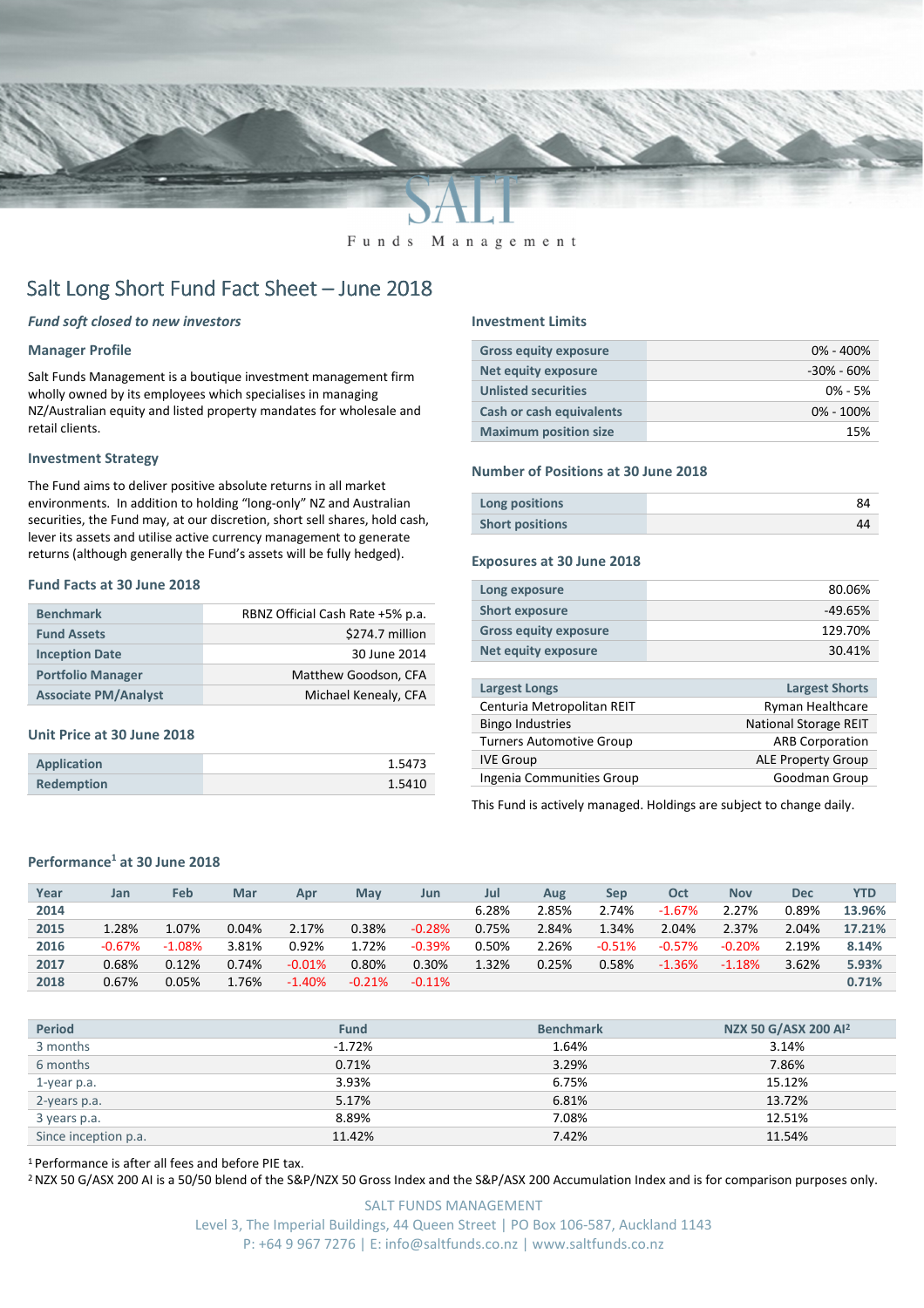## Country Allocation at 30 June 2018 (Gross Equity Exposure) June 2018 Individual Stock Contribution



### Fund Commentary

The Fund battled into continued headwinds in June, with outperformance of "price momentum" factors relative to "valuation" factors seeing vertiginous rises in our ultraexpensive shorts more than outpace some strong pieces of stock selection from the long side. This combination resulted in a return of -0.11% after all fees and expenses. This compared to the S&P/NZX50 Gross Index and the Australian S&P/ASX200 Accumulation Index both advancing by +3.3%.

Interestingly, a few cracks began to appear in the momentum edifice at the very end of the month and the Fund managed to finish the period with a strong 1.1% advance off its intra-month lows. As we will argue shortly, this period feels like another rerun of 1987, 1999 and 2007 – memories appear to have faded of those rather distressing episodes. We continue to position the Fund in a cautious manner in the expectation of delivering moderately positive returns when markets do hit the wall. However, we are also focused on not suffering sharp losses from the short side in the interim. A return to sensible valuation norms that have stood the test of time may occur next week or it may be some time away.

Since inception on 30 June 2014, the Fund has now returned +54.1% after all fees and expenses. Thirty-four of those fortyeight months have had positive returns and we have just recorded our first negative quarter. We will strive to make it another four years before we have another one. Our correlation to extremely expensive equity markets remains statistically zero and this remains a key focus given extraordinary market valuations.

The one year forward PE for the NZ market (using FNZC data) continued its untethered (some would say unhinged) advance and reached a reached a new record high of 24.7x at end-June. Justifications such as lower bond yields or rising earnings forecasts are absent – the market simply became even more expensive. Indeed, the monthly ANZ Business Outlook survey at



end-June showed firms' own activity outlook fell further from +13.6 to +9.0 and their year-ahead profit expectations weakened from -8.5 to -13.2. This harks back to mid-2009 levels and it does not bode well for the outlook of NZX listed companies with domestic exposure.

An interesting piece from Credit Suisse showed that Australia is marching to a similar drum-beat. The S&P/ASX200 Industrials ex Financials is now on a forward PE of 20.6x versus a long term average of 15.0x. However, one and two year ahead forecast earnings growth is merely at its long term average. Healthcare particularly stands out as being more than 3 standard deviations expensive despite quality and growth measures being around their historical norms. This is a classic example of the momentum trade.

We feel a little like the boy who cried wolf but as in the fable, one day the wolf really will come and eat all the sheep who are investing in this market. The continued bull market surge in NZ (and in the ex-financials market in Australia) has come despite a cluster of warning signals. We have just discussed the risks to future earnings as the NZ economy slows but right now it is fair to say that valuations are not remotely a focus for the market. Without putting too fine a point on it, the "feel" from sitting in the hot seat is that there is too much money sloshing around and it is chasing whatever is going up. However, we would suggest that this liquidity surge is very late-cycle and that there are numerous signs globally of change beginning to occur.

Last month's letter noted how the ratio of the MSCI Australia Growth Index multiple to that of the Value Index had reached extremes last seen back in 2007 and early 2000. This has very much been a global phenomenon, with the ratios of US growth indices versus value indices having surged past their 2007/08 peak to approach where they were at the height of the Nasdaq bubble. Indeed, Citigroup write a piece entitled "Time For A Growth Stock Bubble" which argued that this trade looks ominously like late 1999 but that it could continue for a while yet. Down under, this bubble has manifested itself in IT,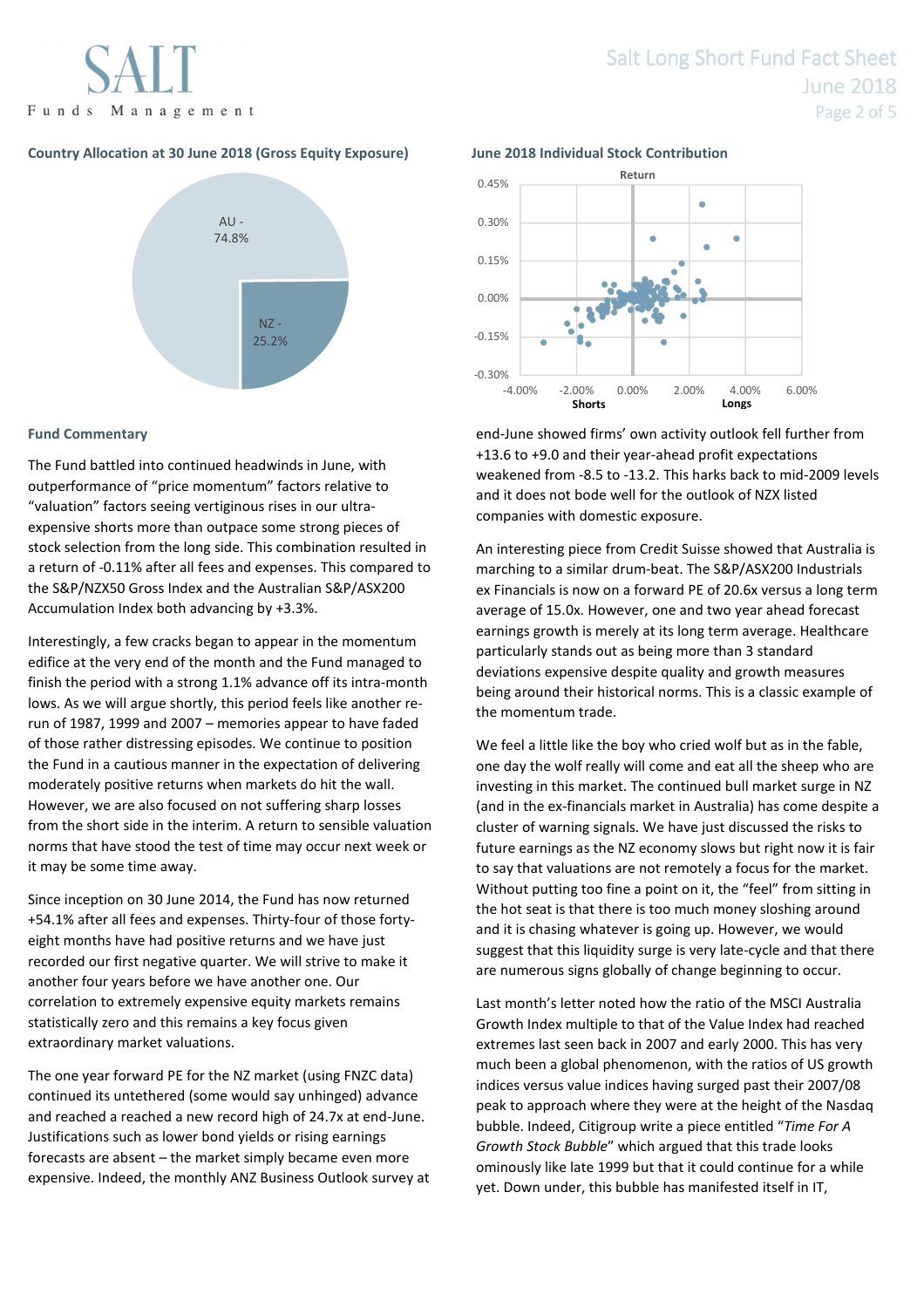

healthcare and China-exposed food export stocks – all areas which we have been painfully shorting but which hold rich promise of strong returns when gravity reasserts itself.

In the 18 months to end-June, the S&P500 Momentum Index has outperformed the S&P500 by 15%, a gap last seen in early 2008. So far this year, the Nasdaq has risen +8.8%, while the S&P500 was up a mere +1.7%. Moreover, more than 100% of the advance of the S&P500 has come from the FAANMG stocks. To put the absurd levels of the mega-cap technology stocks in context, BAML pointed out that the FAANMG + BAT (Baidu, Alibaba, Tencent) stocks collectively have a \$5.0trn market cap versus the entire Eurozone market cap of \$4.9trn (or \$4.5trn ex those stocks dual-listed there). Something is rotten in the state of Denmark…

Vast column inches have been devoted to the prospects of monetary tightening in the US and the EU in recent months and June provided further material. The Fed made its seventh rate hike to a range of 1.75%-2% and perhaps more importantly, signalled that there would be four rate hikes this year rather than the three that the market had been pondering. Their "dot plot" now suggests that US rates will reach 4.0% in 18 months' time. It is quite conceivable that the NZ cash rate stays anchored at 1.75% over this period, making the NZ\$ implications rather obvious (and we have been stocking up on Sanford, Scales, NZ Refining and other winners on this theme).

A 4.0% cash rate also creates clear asset allocation head-winds for equities. Various surveys of investor positioning tend to show near-record high equities exposure (including massive technology overweights), unusually low bond exposure and record low cash weightings. As this is being written, the latest BAML "Flow Show" tracker showed that in 2018, equity inflows were \$103bn in the first 5 weeks, +\$31bn in the next 5 months but -\$30bn in the last 5 days – the second largest weekly outflow ever. However, their tracker still shows their global private client allocations are at 61.1%; not far off the all-time highs of 62.5% and well above the medium-term average in the mid-50%s. Even worse, the beta of the top 20 client holdings is a record 1.1x – everyone is all in on the mega-cap technology names.

It is not yet a done deal that US cash rates will rise to 4% but numerous signs point to inflationary pressure building in the world's bellwether economy. The unemployment rate is 3.8%, core CPI inflation is 2.2%, headline inflation is 2.8% and will feed through to the core as higher oil prices seep into the price of everything. Then there is the stagflationary impact of the Trumpian tariffs, which are small at present but have the potential to spiral in tit-for-tat exchanges. Even worse, huge US tax cuts make no sense at a time when their economy is already at full employment. Ben Bernanke suggested the US economy is having a Wile E Coyote moment – it looks good at the moment but it will go off the cliff in 2020, when the sugar hit from stimulus fades but the fiscal and inflationary impacts remain.

Alongside higher cash rates, the tourniquet from the Fed's quantitative tightening is slowly tightening. Recall that it began at \$10bn/month back in October 2017, went to \$20bn/month in January 2018, \$30bn/month in April, it will rise to \$50bn/month from this month onwards and reach its apogee of \$60bn/month from October.

The US moves will be added to on a global basis by the ECB's end to QE, where it will move from E30bn/month to E15bn/month from September and zero from end-December. To put the size of the ECB actions in context, UBS estimates that the "shadow" Eurozone policy rate is -5% but by year end, they will merely be left with their official cash rate at 0%.

For all the focus on QT, one aspect that we have been pondering is that the equity market impact is being dwarfed in the short run by the massive size of share buybacks. JP Morgan estimates that Q2 saw \$150bn of US share buybacks actually carried out, with significantly more announced. This compares to circa \$60bn of QT by the Fed in the same period. UBS estimates that \$700-\$800bn of buybacks will occur during 2018. As to whether the buybacks are a good idea, we came across a SEC study of 385 recent buyback announcements. They found that a share price typically rises post announcement and that in the first eight days of this period, executives on average sell \$500k of stock per day versus \$100k normally. Hmm.

The overall extent of the surge in US buybacks is shown by BAML's estimate that since the GFC, US companies have carried out \$5trn in share purchases and \$14trn of debt issuance. 2019 could be very interesting as QT reaches full speed, while share buybacks wane. In the very short term, July will see 80% of US companies be in a blackout ahead of their June quarter earnings, removing a key prop from the market.

One final macro thought around the US lifting rates and ramping up QT are the implications for emerging markets and China, whose currency is loosely pegged to the USD. The options are either to keep the Yuan stable by tightening alongside the US or to accept a weaker Yuan and inflation by not following US policy. China's actions are complicated by unorthodox policy transmission channels and by their response to US tariffs, but if anything, they seem to have eased slightly. This has seen the USDCNH move from a peak of 6.25 during April to 6.70 as this is written. Will there be a repeat of the 2015/16 fears of capital outflows and a decline in China's forex reserves? At the same time, the Chinese equity market has fallen from a peak of 3550 in January to 2750 today – a 22.5% decline. According to Bloomberg, the average China AA corporate bond yield has risen from 4.7% in mid-2016 to 7.0% today.

Similarly, after nearly doubling in the two years to late January 2018, the MSCI Emerging Markets Index (EEM) has fallen by 18% since then. Interestingly the S&P500 Index moved in lockstep with the EEM for the last couple of years but the two have diverged sharply since April, with EEM being -10% versus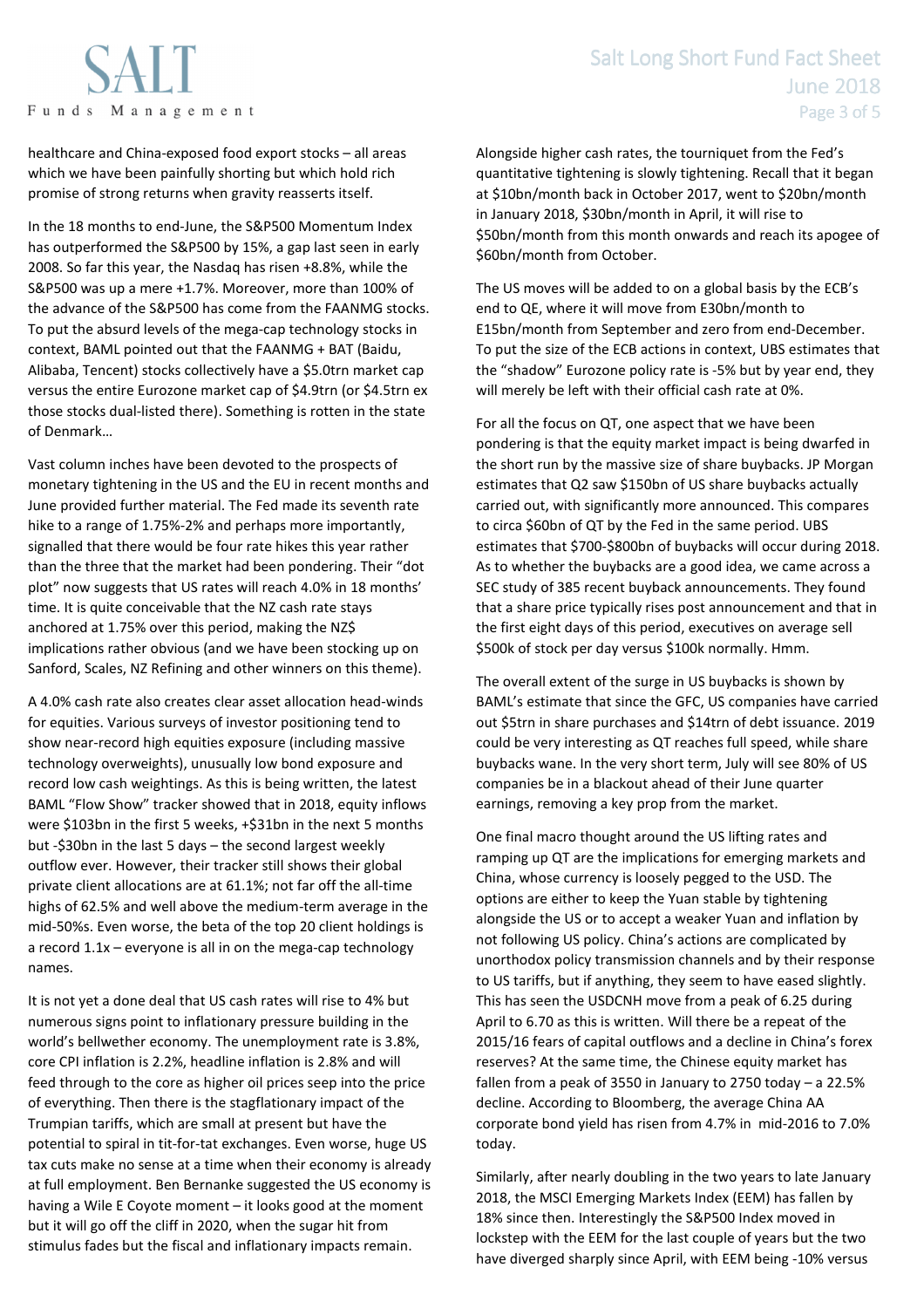

the SPX +3%. Another fascinating divergence during June was that the GS US momentum index reversed earlier huge outperformance to be -7% in June while the GS Crowded Short Index rose +6% in the month.

Put all this together and we will keep crying wolf. Globally, monetary conditions are tightening and the rising pace is starting to matter. Emerging markets and China have well and truly hit the skids from both this and the nasty potential impact of tariff wars. US markets are flat to down this year except for the impact of a handful of go-go mega-tech stocks. The NZ and Australian markets are priced at forward PE multiples that are at record levels of over-valuation relative to bond yields that are unusually low, while the earnings outlook is difficult as the NZ economy in particular slows. We would love to be bullish but this is a time to tread very carefully indeed.

Returning to the performance of the Fund during June, our return of -0.11% post all expenses was driven by a mediocre "winners to losers" ratio of 52%. Our standout positive contributors were actually larger than our losers but we did not have quite enough of them. Unsurprisingly in such a strong month, our longs collectively contributed +1.79%, while our shorts detracted -1.86%. To some degree, the Fund was a cork bobbing on the ocean and this shows the importance of carefully managing the net positioning in such a strong directional market. This net exposure did lift a touch from +27.7% to +30.5% over the month but it remains noticeable that we do very well on the rare down days, when our low beta longs are relatively unscathed while our high beta shorts are hit hard.

Our largest detractor was a mid-sized short in Fisher & Paykel Healthcare (FPH.NZ, +12.1%). We made good returns from the long side when FPH fell back below \$9 in early 2017 but its meteoric rise since then to north of \$15 epitomises the absurdity of the current market. Somehow, FPH has managed to catch the price momentum train despite a result in May that was disappointing as their sleep apnea mask product cycle has lagged relative to competitors. This saw earnings downgrades of 3-5% but the share price has since risen 15% to be on a Mar19 forecast PE of a mere 41.3x. We would also suggest that they might be lucky to make this number given recent history. A brief examination of the research published by one leading broking house shows EPS forecasts for the Mar19 year progressing from 41.5cps back in Nov16, to 39.6cps in May17, to 38.1cps in Oct17, to 36.8cps in May18. Forecasts for the 2020 year have similarly waned but valuations have somehow kept up with the share price. The perception of "quality" and the reality of "price momentum" have blinded investors to more difficult recent times in the business – we will stay short.

Our second notable headwind came from one of our favourite frustrating shorts in the form of Ryman (RYM, +5.0%). We have expounded at length on the dangers of their equity-light business model in the event of a dramatic slowdown in the

housing market but RYM continues to surf the large cap price momentum wave that is driving this market. We are seeing a classic cycle of rapidly expanding retirement unit supply meeting a slowdown in the housing market. Our concerns appear to not be greatly shared elsewhere at this stage. The Labour-led Government appears determined to act on housing affordability and a raft of measures will play out over coming quarters.

The one long position that detracted from returns was a premature move into the infrastructure and engineering contractor, RCR Tomlinson (RCR, -13.1%) after it had fallen hard the month prior. RCR has a strong pipeline of infrastructure and utility work, with only relatively limited resources exposure. Concerns appear to focus on one of their resources contracts where we believe they are well placed and more broadly on whether the rapidly expanding solar segment (a strength of RCR) can continue to grow at its current pace given pressures on the grid. On a PE of 9.0x Jun19 earnings, we would suggest that risks are heavily discounted already and that RCR is very well placed to benefit from Australia's infrastructure boom.

Other headwinds came from our short in IDP Education (IEL, +8.6%) which is now on a stratospheric forward PE of 48.5x; a large short in National Storage REIT (NSR, +6.9%) which is extremely expensive in our relative value modelling of the property sector and whose balance sheet has only limited room left to fuel their acquisition model; and a large short in the bumper bar maker, ARB Corporation (ARB, +6.3%) which has become a price momentum darling but is on a forward PE of 33.3x and may have some risks as Australian car sales slow and rising petrol prices likely start to crimp sales in their key SUV segment.

Our strongest tailwind came from our large long-held position in the retirement and tourism village company, Ingenia (INA, +14.9%). INA had been a frustrating name for some time as market perceptions of risks in meeting their development target held them back, especially given the difficulties that their peer Gateway had faced in meeting their targets. Our bottomup village modelling pointed to no major concerns and we also saw the lower end of the Australian housing market not slowing to the same extent as the mid-upper end and inner-city apartments. Moreover, the key value driver for INA is not the one-off development profit from selling a house but the annuity land rental stream that appreciates forever at CPI+. This is a very different model to that in NZ and we always viewed this rental stream as being very cheap at prevailing cap rates of 7.5%-8.0%.

Two things changed in the month. Firstly, they upgraded the settlement guidance number that the market wrongly fixates on and more importantly, their struggling competitor, Gateway (GTY, +32.4%) became the subject of a contested takeover battle as at least two expert global players appear to share our